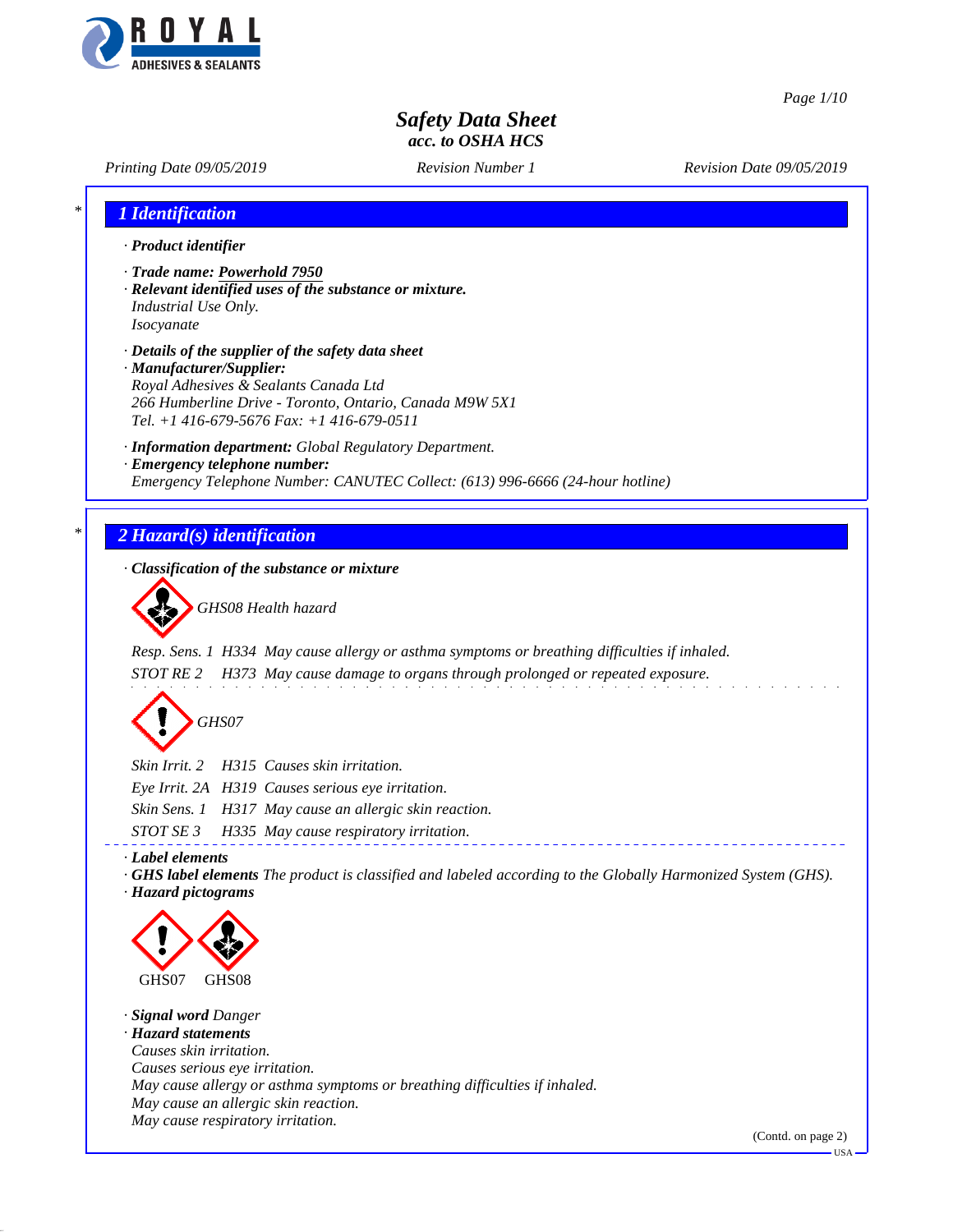*Printing Date 09/05/2019 Revision Number 1 Revision Date 09/05/2019*

#### *Trade name: Powerhold 7950*

|                                                                                                                | (Contd. of page 1) |
|----------------------------------------------------------------------------------------------------------------|--------------------|
| May cause damage to organs through prolonged or repeated exposure.                                             |                    |
| · Precautionary statements                                                                                     |                    |
| Do not breathe dust/fume/gas/mist/vapors/spray.                                                                |                    |
| Wash thoroughly after handling.                                                                                |                    |
| Use only outdoors or in a well-ventilated area.                                                                |                    |
| Contaminated work clothing must not be allowed out of the workplace.                                           |                    |
| Wear protective gloves / eye protection / face protection.                                                     |                    |
| [In case of inadequate ventilation] wear respiratory protection.                                               |                    |
| If on skin: Wash with plenty of water.                                                                         |                    |
| IF INHALED: Remove person to fresh air and keep comfortable for breathing.                                     |                    |
| If in eyes: Rinse cautiously with water for several minutes. Remove contact lenses, if present and easy to do. |                    |
| Continue rinsing.                                                                                              |                    |
| Call a poison center/doctor if you feel unwell.                                                                |                    |
| Specific treatment (see on this label).                                                                        |                    |
| Get medical advice/attention if you feel unwell.                                                               |                    |
| Take off contaminated clothing and wash it before reuse.                                                       |                    |
| If skin irritation or rash occurs: Get medical advice/attention.                                               |                    |
| If eye irritation persists: Get medical advice/attention.                                                      |                    |
| If experiencing respiratory symptoms: Call a poison center/doctor.                                             |                    |
| Wash contaminated clothing before reuse.                                                                       |                    |
| Store in a well-ventilated place. Keep container tightly closed.                                               |                    |
| Store locked up.                                                                                               |                    |
| Dispose of contents/container in accordance with local/regional/national/international regulations.            |                    |
| · Classification system:                                                                                       |                    |
| $\cdot$ NFPA ratings (scale 0 - 4)                                                                             |                    |
| $Health = 2$                                                                                                   |                    |
| $Fire = 1$                                                                                                     |                    |
| $Reactivity = 1$                                                                                               |                    |
|                                                                                                                |                    |
| $\cdot$ HMIS-ratings (scale 0 - 4)                                                                             |                    |
| <b>HEALTH</b><br>$\boxed{2}$ Health = 2                                                                        |                    |
| $\lceil 1 \rceil$ Fire = 1<br><b>FIRE</b>                                                                      |                    |
| <b>PHYSICAL HAZARD</b> 1 <i>Physical Hazard</i> = 1                                                            |                    |
|                                                                                                                |                    |
| $\cdot$ Other hazards                                                                                          |                    |
| · Results of PBT and vPvB assessment                                                                           |                    |
| · <b>PBT</b> : Not applicable.                                                                                 |                    |
| $\cdot$ <b>vPvB:</b> Not applicable.                                                                           |                    |
|                                                                                                                |                    |
| <b>3 Composition/information on ingredients</b>                                                                |                    |
|                                                                                                                |                    |
| · Chemical characterization: Mixtures                                                                          |                    |
| · Description: Polyurethane                                                                                    |                    |
| · Hazardous components:                                                                                        |                    |
| 101-68-8 $\vert$ 4,4'-methylenediphenyl diisocyanate                                                           | $\mathcal{L}$ .5%  |
| 9016-87-9 diphenylmethanediisocyanate, isomeres and homologues {polymer exempt}                                | $\mathcal{L}2.5\%$ |

*4083-64-1 4-isocyanatosulphonyltoluene* ≤*2.5%*

(Contd. on page 3)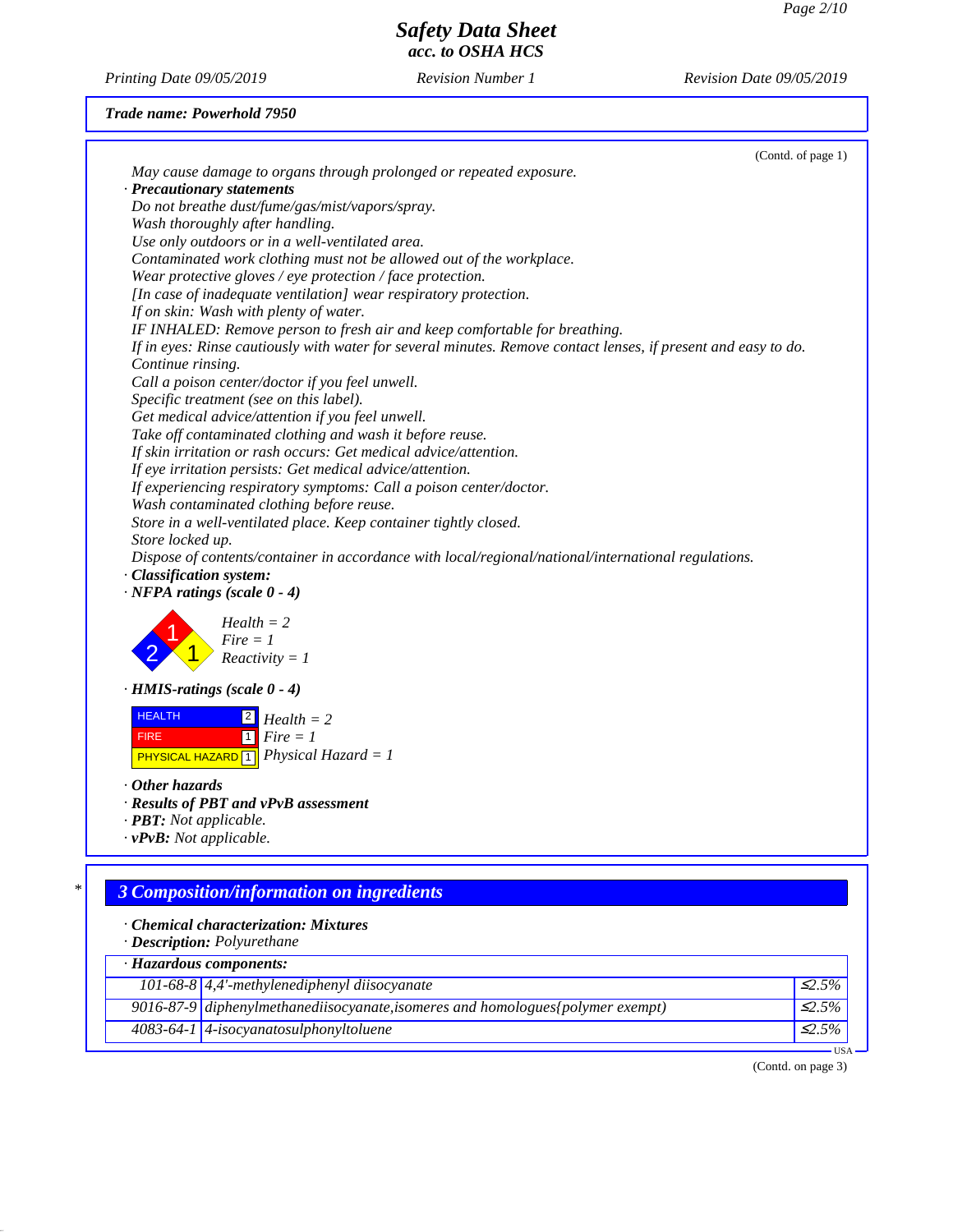*Printing Date 09/05/2019 Revision Number 1 Revision Date 09/05/2019*

*Trade name: Powerhold 7950*

(Contd. of page 2)

#### *\* 4 First-aid measures*

### *· Description of first aid measures*

*· After inhalation:*

*Remove to fresh air. If not breathing, administer artificial respiration. If breathing is difficult, oxygen should be administered by qualified personnel. Call a physician or transport to a medical facility.*

*· After skin contact:*

*Wipe excess from skin. Immediately wash with water and soap and rinse thoroughly.*

*· After eye contact:*

*Rinse opened eye for 20 minutes under running water. If eye becomes irritated, obtain medical treatment. · After swallowing: Do not induce vomiting; immediately call for medical help.*

- *· Information for doctor:*
- *· Most important symptoms and effects, both acute and delayed No further relevant information available.*
- *· Indication of any immediate medical attention and special treatment needed No further relevant information available.*

### *\* 5 Fire-fighting measures*

- *· Extinguishing media*
- *· Suitable extinguishing agents:*
- *CO2, extinguishing powder or water spray. Fight larger fires with water spray.*
- *Use fire fighting measures that suit the environment.*
- *· Special hazards arising from the substance or mixture Closed containers may forcibly rupture under extreme heat or when contents are contaminated with water. Carbon Dioxide (CO2) is formed.*
- *· Advice for firefighters*
- *· Protective equipment: Protective clothing and respiratory protective device.*

### *\* 6 Accidental release measures*

| · Personal precautions, protective equipment and emergency procedures                                              |                          |
|--------------------------------------------------------------------------------------------------------------------|--------------------------|
| Wear protective equipment. Keep unprotected persons away.                                                          |                          |
| Ensure adequate ventilation                                                                                        |                          |
| · <b>Environmental precautions:</b> Do not allow to enter sewers/ surface or ground water.                         |                          |
| · Methods and material for containment and cleaning up:                                                            |                          |
| Cover spilled material with neutralization solution (see below) and mix Wait 15 minutes. Collect material in open- |                          |
| head metal containers. Repeat neutralization and cleaning process until surface is decontaminated. Apply drum      |                          |
| lid but DO NOT secure. Allow containers to vent for 72 hours to let carbon dioxide escape.                         |                          |
| Absorb with liquid-binding material (sand, diatomite, acid binders, universal binders, sawdust).                   |                          |
| Dispose of contaminated material as waste in accordance with federal state and local regulations.                  |                          |
| Ensure adequate ventilation.                                                                                       |                          |
| · Reference to other sections                                                                                      |                          |
| See Section 7 for information on safe handling.                                                                    |                          |
| See Section 8 for information on personal protection equipment.                                                    |                          |
| See Section 13 for disposal information.                                                                           |                          |
| · Protective Action Criteria for Chemicals                                                                         |                          |
| $\cdot$ PAC-1:                                                                                                     |                          |
| Polyether Polyol                                                                                                   | $30 \ mg/m^3$            |
| 101-68-8 $\vert$ 4,4'-methylenediphenyl diisocyanate                                                               | $0.45$ mg/m <sup>3</sup> |
|                                                                                                                    | (Contd. on page $4$ )    |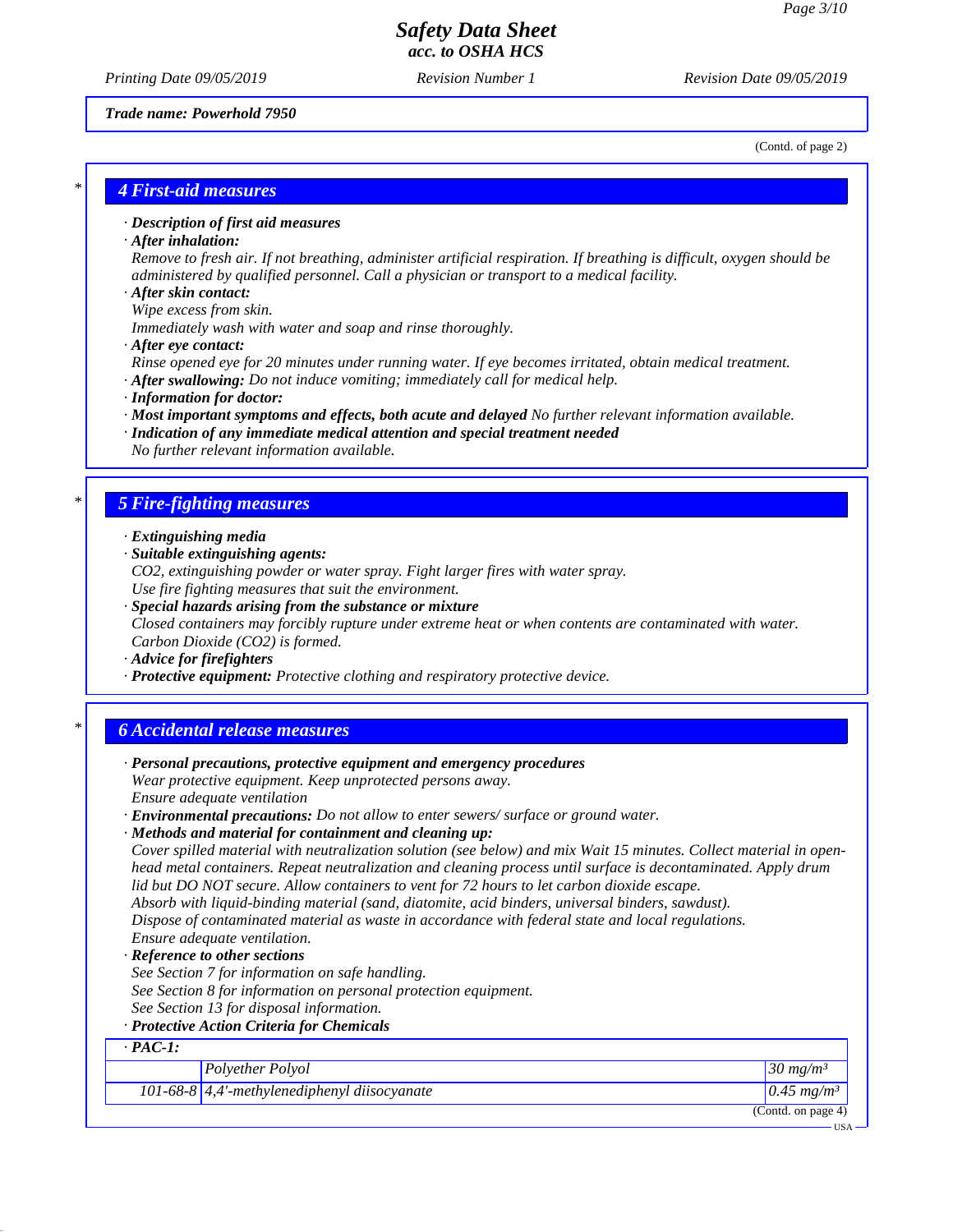*Printing Date 09/05/2019 Revision Number 1 Revision Date 09/05/2019*

*Trade name: Powerhold 7950*

|                |                                                                                 | (Contd. of page 3)              |
|----------------|---------------------------------------------------------------------------------|---------------------------------|
|                | 9016-87-9 diphenylmethanediisocyanate, isomeres and homologues (polymer exempt) | $\sqrt{0.15}$ mg/m <sup>3</sup> |
| $\cdot$ PAC-2: |                                                                                 |                                 |
|                | Polyether Polyol                                                                | $330$ mg/m <sup>3</sup>         |
|                | 101-68-8 $\left $ 4,4'-methylenediphenyl diisocyanate                           | $5 \, mg/m^3$                   |
|                | 9016-87-9 diphenylmethanediisocyanate, isomeres and homologues (polymer exempt) | $3.6 \, mg/m^3$                 |
| $\cdot$ PAC-3: |                                                                                 |                                 |
|                | Polyether Polyol                                                                | $2,000$ mg/m <sup>3</sup>       |
|                | 101-68-8 $\left $ 4,4'-methylenediphenyl diisocyanate                           | 55 mg/m <sup>3</sup>            |
|                | 9016-87-9 diphenylmethanediisocyanate, isomeres and homologues (polymer exempt) | $122 mg/m^3$                    |

# *\* 7 Handling and storage*

#### *· Handling:*

- *· Precautions for safe handling Prevent formation of aerosols.*
- *· Information about protection against explosions and fires:*

*Product reacts with water. Reaction may produce heat and/or gases. Container may rupture from gas generation in a fire situation. This reaction may be violent.*

- *· Conditions for safe storage, including any incompatibilities*
- *· Storage:*
- *· Requirements to be met by storerooms and receptacles: Keep containers tightly closed when not in use. Protect from atmospheric moisture.*
- *· Information about storage in one common storage facility: Store away from water.*
- *· Further information about storage conditions:*

*Protect from humidity and water. Keep receptacle tightly sealed.*

*· Specific end use(s) No further relevant information available.*

#### *\* 8 Exposure controls/personal protection*

*· Additional information about design of technical systems: No further data.*

- *· Control parameters*
- *· Components with limit values that require monitoring at the workplace:*

*The following constituent is the only constituent of the product which has a PEL, TLV or other recommended exposure limit.*

*At this time, the other constituents have no known exposure limits.*

| 101-68-8 4,4'-methylenediphenyl diisocyanate                  |
|---------------------------------------------------------------|
| PEL Ceiling limit value: $0.2$ mg/m <sup>3</sup> , $0.02$ ppm |

- *REL Long-term value: 0.05 mg/m³, 0.005 ppm Ceiling limit value: 0.2\* mg/m³, 0.02\* ppm \*10-min*
- *TLV Long-term value: 0.051 mg/m³, 0.005 ppm*

#### *· Additional information:*

*MDI products have poor warning properties, since recognition of an odor is far above the TLV. Observe OSHA regulations for respirator use (29 CFR 1910.134).*

*The lists that were valid during the creation were used as basis.*

(Contd. on page 5)

USA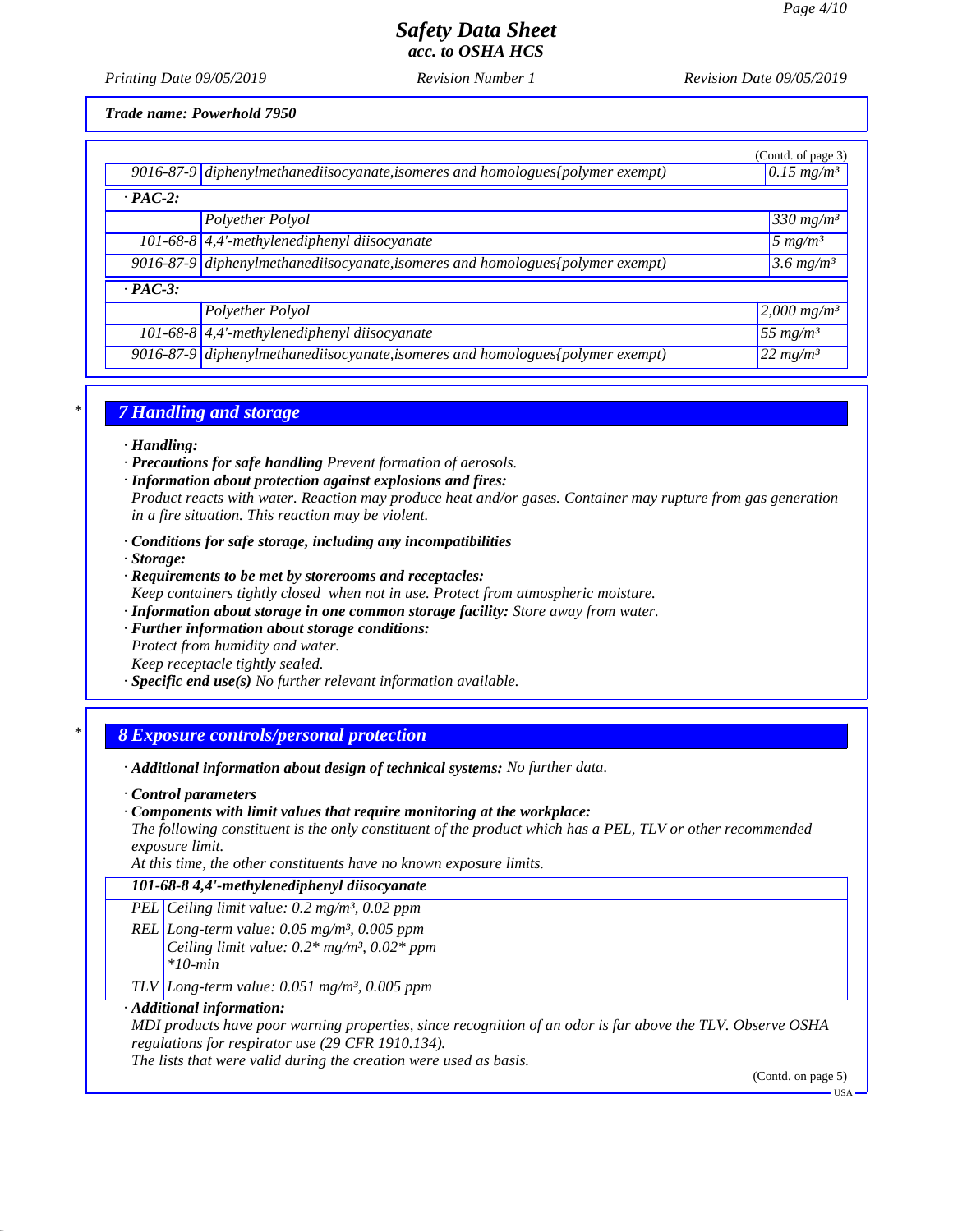*Printing Date 09/05/2019 Revision Number 1 Revision Date 09/05/2019*

*Trade name: Powerhold 7950*

(Contd. of page 4)

*· Exposure controls*

*· Personal protective equipment (see listings below)*

*· General protective and hygienic measures: Keep away from foodstuffs, beverages and feed. Immediately remove all soiled and contaminated clothing. Wash hands before breaks and at the end of work. Avoid contact with the eyes and skin.*

*· Breathing equipment:*

*Airborne MDI concentrations greater than the ACGIH TLV-TWA or OSHA PEL can occur in inadequately ventilated environments when MDI is sprayed or heated. In such cases respiratory protection is require. Use approved respiratory protection equipment when airborne exposure is excessive. Consult the respirator manufacturer to determine the appropriate type of equipment for a given application. Observe respirator use limitations specified by the manufacturer.*

*· Protection of hands:*



*Protective gloves*

*The glove material has to be impermeable and resistant to the product/ the substance/ the preparation.*

*· Material of gloves*

*Butyl rubber, BR Chloroprene rubber, CR Nitrile rubber, NBR The selection of the suitable gloves does not only depend on the material, but also on further marks of quality and*

*varies from manufacturer to manufacturer. · Penetration time of glove material*

*The exact break through time has to be found out by the manufacturer of the protective gloves and has to be observed.*

#### *· Eye protection:*

*Safety glasses with side shields.*



*Tightly sealed goggles*

*Use full face shield over protective eye wear when there is a risk of a splash.*

*· Body protection: Apron*

*Protective work clothing*

# *\* 9 Physical and chemical properties*

| · Information on basic physical and chemical properties<br><b>General Information</b><br>$\cdot$ Appearance: |                 |                    |
|--------------------------------------------------------------------------------------------------------------|-----------------|--------------------|
| Form:                                                                                                        | Liquid          |                    |
| Color:                                                                                                       | <b>Brown</b>    |                    |
| $\cdot$ Odor:                                                                                                | Characteristic  |                    |
| ⋅ Odor threshold:                                                                                            | Not determined. |                    |
| $\cdot$ pH-value:                                                                                            | Not determined. |                    |
| $\cdot$ Change in condition                                                                                  |                 |                    |
| <b>Melting point:</b>                                                                                        | Undetermined.   |                    |
|                                                                                                              |                 | (Contd. on page 6) |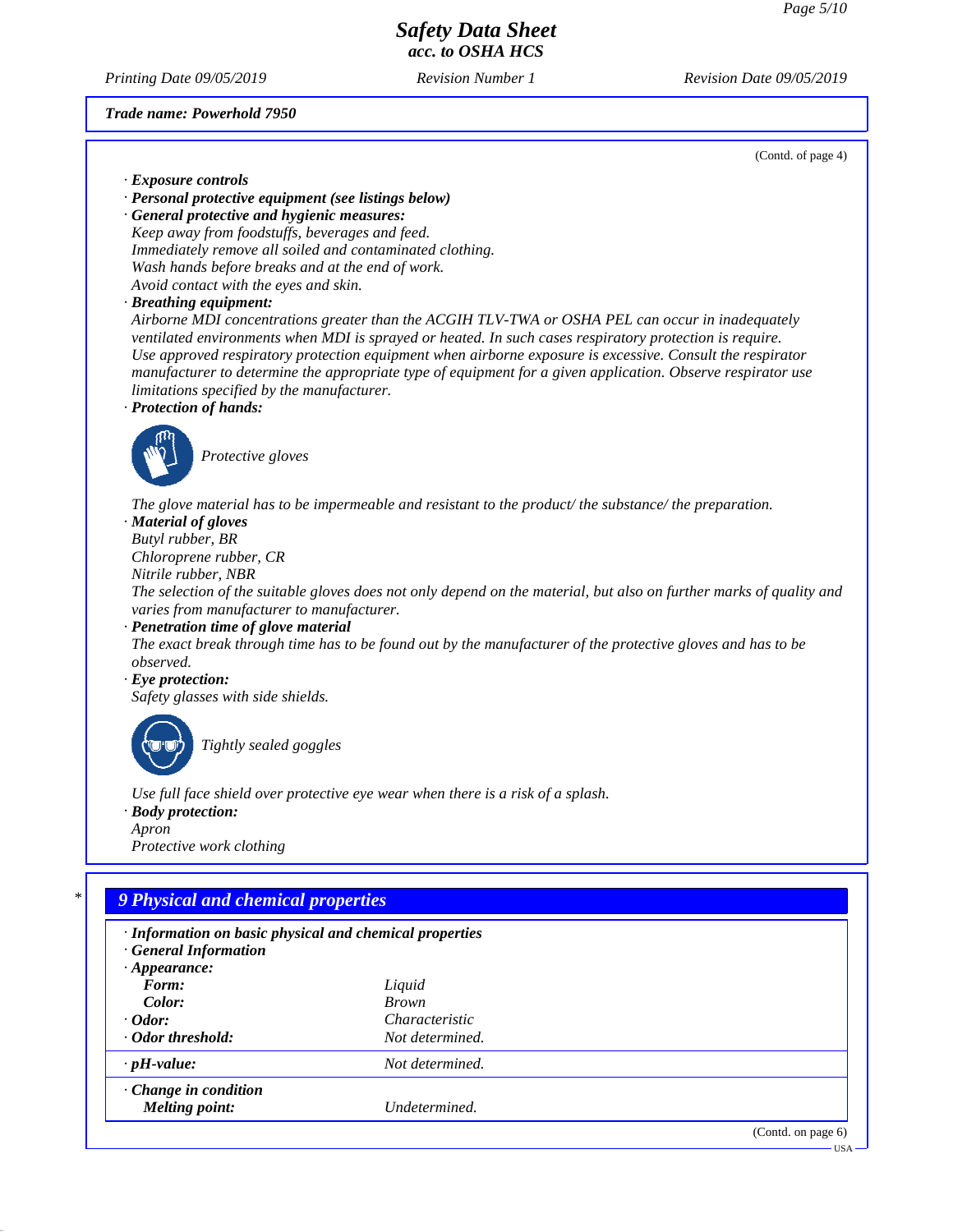*Printing Date 09/05/2019 Revision Number 1 Revision Date 09/05/2019*

*Trade name: Powerhold 7950*

|                                                                                                                       | (Contd. of page 5)                                                                                |
|-----------------------------------------------------------------------------------------------------------------------|---------------------------------------------------------------------------------------------------|
| Flash point:<br>Flash point:                                                                                          | > 93 °C (>199.4 °F)                                                                               |
| · Flammability (solid, gaseous):                                                                                      | Not applicable.                                                                                   |
| $\cdot$ Decomposition temperature:                                                                                    | Not determined.                                                                                   |
| $\cdot$ Auto igniting:                                                                                                | Product is not selfigniting.                                                                      |
| · Danger of explosion:                                                                                                | Product does not present an explosion hazard.                                                     |
| $\cdot$ Vapor pressure:                                                                                               | Not determined.                                                                                   |
| $\cdot$ Specific gravity at 20 °C (68 °F):<br>$\cdot$ Relative density<br>· Vapor density<br>$\cdot$ Evaporation rate | $1.6$ g/cm <sup>3</sup> (13.352 lbs/gal)<br>Not determined.<br>Not determined.<br>Not determined. |
| $\cdot$ Solubility in / Miscibility with<br>Water:                                                                    | Not miscible or difficult to mix.                                                                 |
| · Partition coefficient (n-octanol/water): Not determined.                                                            |                                                                                                   |
| $\cdot$ Viscosity:<br>Dynamic:<br>Kinematic:                                                                          | Not determined.<br>Not determined.                                                                |
| · Solvent content:<br>Organic solvents:                                                                               | $0.0\%$                                                                                           |
| <b>Solids content:</b><br>$\cdot$ Other information                                                                   | Not available.<br>$VOC = 0\%$                                                                     |

# *\* 10 Stability and reactivity*

- *· Reactivity No further relevant information available.*
- *· Chemical stability*
- *· Thermal decomposition / conditions to be avoided:*

*Contact with moisture, other materials that react with isocyanates, or temperatures above 350F (177C), may cause polymerization.*

- *· Possibility of hazardous reactions*
- *Violent reaction with water at high temperatures.*

*May produce violent reactions with bases and numerous organic substances including alcohols and amines. MDI reacts slowly with water to form Carbon Dioxide gas. This gas can cause sealed containers to expand and possibly rupture. Contact with moisture, other materials that react with isocyanates, or temperatures above 350F, may cause polymerization.*

*· Conditions to avoid Exposure to high temperatures. Moisture*

*· Incompatible materials:*

*Reacts with amines, caustic alkali solutions, alcohols, ammonia, oxidizers, acids, polyols. Reacts with water forming carbon dioxide-may rupture sealed containers if contaminated with water. May produce violent reactions with bases and numerous organic substances including alcohols and amines. Copper and copper alloys.*

*· Hazardous decomposition products: Carbon monoxide and carbon dioxide*

(Contd. on page 7)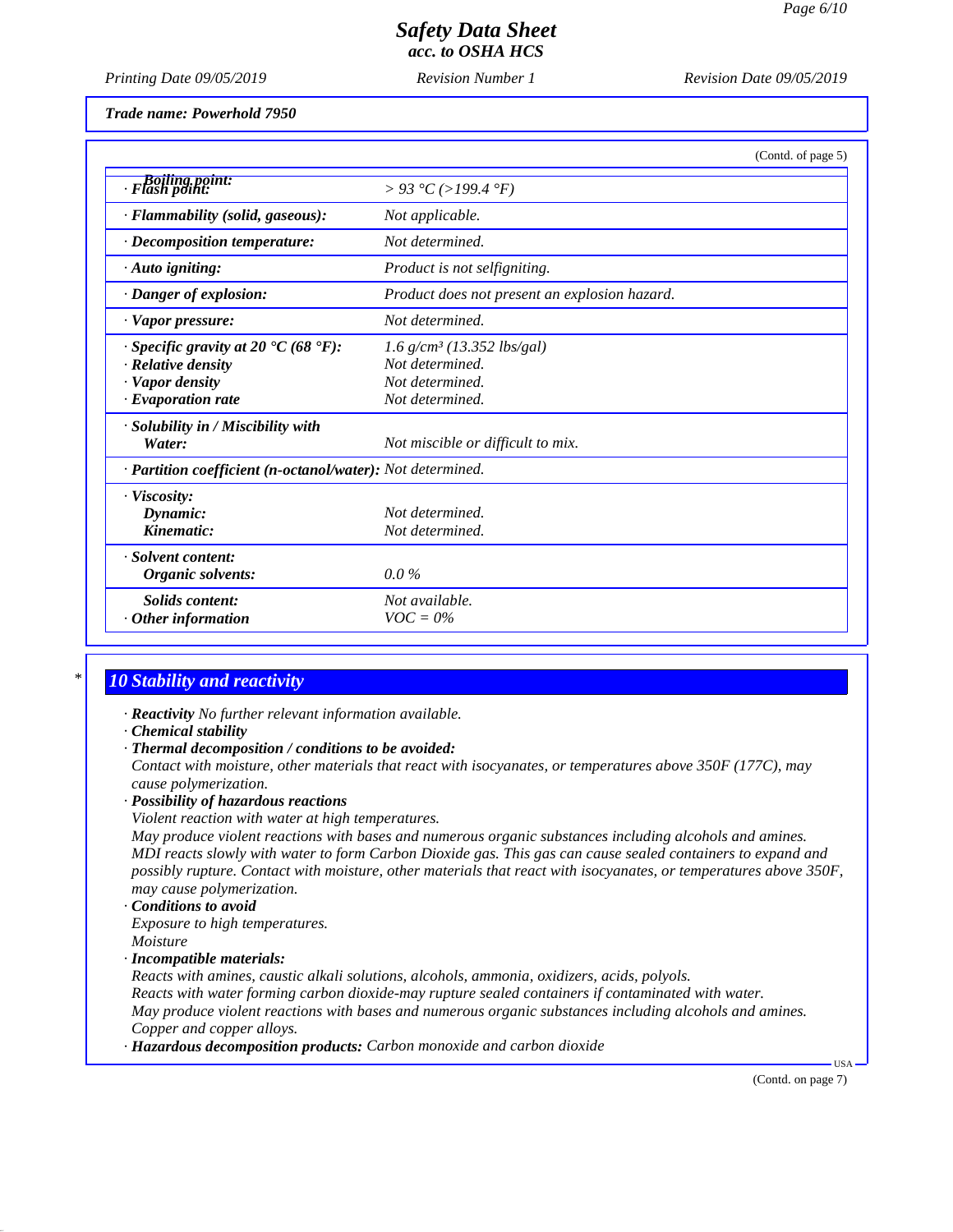*Printing Date 09/05/2019 Revision Number 1 Revision Date 09/05/2019*

*Trade name: Powerhold 7950*

(Contd. of page 6)

### *\* 11 Toxicological information*

*· Information on toxicological effects*

*· Acute toxicity:*

*· LD/LC50 values that are relevant for classification:*

*101-68-8 4,4'-methylenediphenyl diisocyanate*

*Oral LD50 2,200 mg/kg (mouse)*

- *· Primary irritant effect:*
- *· on the skin: Irritant to skin and mucous membranes.*
- *· on the eye: Irritating effect.*
- *· Sensitization:*
- *Inhalation Sensitization possible through inhalation.*
- *Skin Contact Sensitization possible through skin contact.*

#### *· Additional toxicological information:*

*May cause allergic respiratory reaction.*

*Animal tests have indicated that respiratory sensitization can result from skin contact with MDI. Use skin protection.*

*Preexisting eye, skin and respiratory disorders may be aggravated by exposure to this product. The product shows the following dangers according to internally approved calculation methods for preparations: Harmful Irritant*

*· Carcinogenic categories*

*· IARC (International Agency for Research on Cancer)*

*101-68-8 4,4'-methylenediphenyl diisocyanate 3* 

*9016-87-9 diphenylmethanediisocyanate,isomeres and homologues{polymer exempt) 3* 

*· NTP (National Toxicology Program)*

*None of the ingredients is listed.*

*· OSHA-Ca (Occupational Safety & Health Administration)*

*None of the ingredients is listed.*

#### *\* 12 Ecological information*

- *· Toxicity*
- *· Aquatic toxicity: No further relevant information available.*
- *· Persistence and degradability No further relevant information available.*
- *· Behavior in environmental systems:*
- *· Bioaccumulative potential No further relevant information available.*
- *· Mobility in soil No further relevant information available.*
- *· Additional ecological information:*
- *· General notes: At present there are no ecotoxicological assessments.*
- *· Results of PBT and vPvB assessment*
- *· PBT: Not applicable.*
- *· vPvB: Not applicable.*
- *· Other adverse effects No further relevant information available.*

(Contd. on page 8)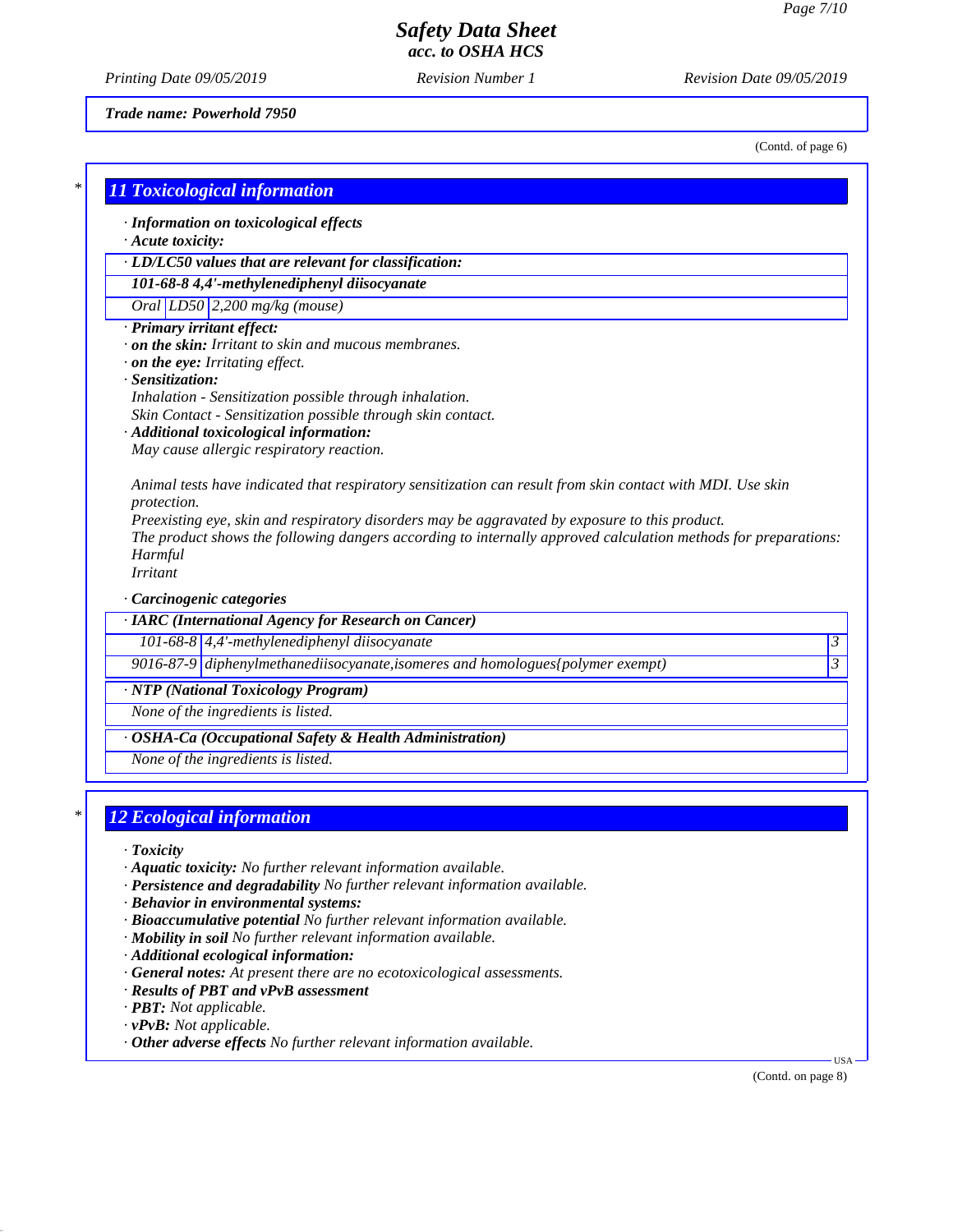(Contd. of page 7)

# *Safety Data Sheet acc. to OSHA HCS*

*Printing Date 09/05/2019 Revision Number 1 Revision Date 09/05/2019*

*Trade name: Powerhold 7950*

*\* 13 Disposal considerations*

*· Waste treatment methods*

*· Recommendation: Must be specially treated adhering to official regulations.*

*· Uncleaned packagings:*

*· Recommendation: Disposal must be made according to official regulations.*

### *\* 14 Transport information*

| $\cdot$ UN-Number<br>· DOT, ADN, IMDG, IATA                                         | not regulated                                                                                                                                 |
|-------------------------------------------------------------------------------------|-----------------------------------------------------------------------------------------------------------------------------------------------|
| $\cdot$ UN proper shipping name<br>· DOT, ADN, IMDG, IATA                           | not regulated                                                                                                                                 |
| $\cdot$ Transport hazard class(es)                                                  |                                                                                                                                               |
| · DOT, ADN, IMDG, IATA<br>· Class                                                   | not regulated                                                                                                                                 |
| · Packing group<br>· DOT, IMDG, IATA                                                | not regulated                                                                                                                                 |
| · Environmental hazards:                                                            | Not applicable.                                                                                                                               |
| Special precautions for user                                                        | Not applicable.                                                                                                                               |
| · Transport in bulk according to Annex II of<br><b>MARPOL73/78 and the IBC Code</b> | Not applicable.                                                                                                                               |
| · Transport/Additional information:                                                 | MDI (CAS 101-68-8) exhibits a CERCLA RQ equal to 5,000 pounds.<br>Quantites less than the $RQ$ amount are not regulated in<br>transportation. |
| · UN "Model Regulation":                                                            | not regulated                                                                                                                                 |

#### *\* 15 Regulatory information*

*· Safety, health and environmental regulations/legislation specific for the substance or mixture · Sara*

*· Section 355 (extremely hazardous substances):*

*None of the ingredients is listed.*

*· Section 313 (Specific toxic chemical listings):*

*101-68-8 4,4'-methylenediphenyl diisocyanate*

*9016-87-9 diphenylmethanediisocyanate,isomeres and homologues{polymer exempt)*

*· TSCA (Toxic Substances Control Act):*

*All components of this product are on the TSCA Inventory or are exempt from TSCA Inventory requirements.*

#### *· Hazardous Air Pollutants*

*101-68-8 4,4'-methylenediphenyl diisocyanate*

*· Proposition 65*

*Please contact H.B. Fuller for more information regarding Proposition 65 on this product: reg.request@hbfuller.com .*

(Contd. on page 9)

USA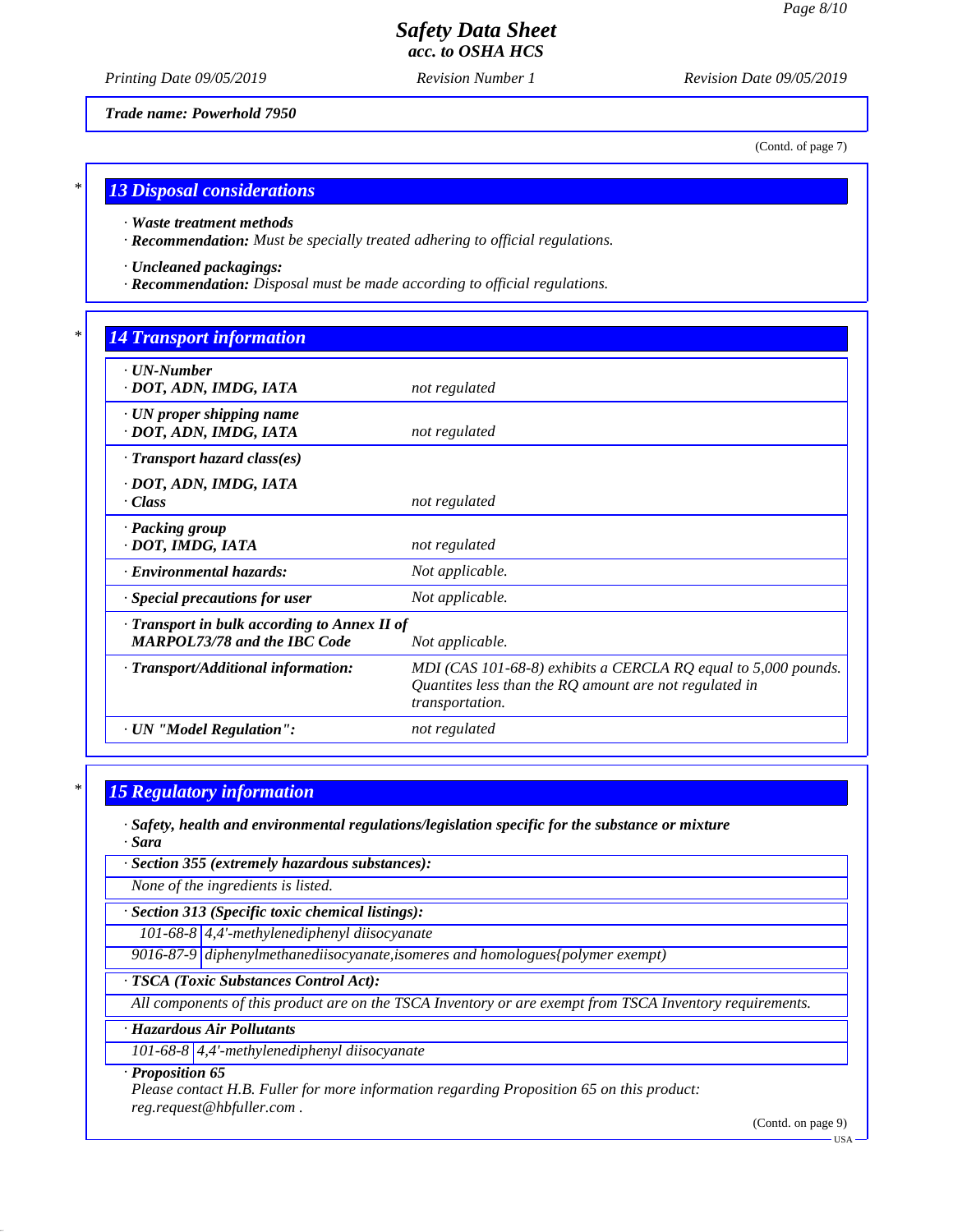(Contd. of page 8)

# *Safety Data Sheet acc. to OSHA HCS*

*Printing Date 09/05/2019 Revision Number 1 Revision Date 09/05/2019*

*Trade name: Powerhold 7950*

| · (DSL) Canada Dosmestic Substance List<br>All components of this product are on the DSL(Canada Domestic Substance list) or are exempt from DSL |        |
|-------------------------------------------------------------------------------------------------------------------------------------------------|--------|
| requirements.                                                                                                                                   |        |
| · New Jersey Right-to-Know List:                                                                                                                |        |
| 1317-65-3 Limestone                                                                                                                             |        |
| 101-68-8 $\vert$ 4,4'-methylenediphenyl diisocyanate                                                                                            |        |
| 9016-87-9 diphenylmethanediisocyanate, isomeres and homologues {polymer exempt)                                                                 |        |
| · New Jersey Special Hazardous Substance List:                                                                                                  |        |
| None of the ingredients is listed.                                                                                                              |        |
| · Pennsylvania Right-to-Know List:                                                                                                              |        |
| 1317-65-3 Limestone                                                                                                                             |        |
| 101-68-8 $\vert$ 4,4'-methylenediphenyl diisocyanate                                                                                            |        |
| · Pennsylvania Special Hazardous Substance List:                                                                                                |        |
| 101-68-8 $ 4,4'$ -methylenediphenyl diisocyanate                                                                                                | E      |
| Cancerogenity categories                                                                                                                        |        |
| · EPA (Environmental Protection Agency)                                                                                                         |        |
| 101-68-8 4,4'-methylenediphenyl diisocyanate                                                                                                    | D, CBD |
| 9016-87-9 diphenylmethanediisocyanate, isomeres and homologues {polymer exempt}                                                                 | CBD    |
| · TLV (Threshold Limit Value established by ACGIH)                                                                                              |        |
| None of the ingredients listed.                                                                                                                 |        |
|                                                                                                                                                 |        |

*· MAK (German Maximum Workplace Concentration)*

*101-68-8 4,4'-methylenediphenyl diisocyanate 4* 

*9016-87-9 diphenylmethanediisocyanate,isomeres and homologues{polymer exempt) 4* 

*· NIOSH-Ca (National Institute for Occupational Safety and Health)*

*None of the ingredients is listed.*

*· National regulations:*

- *· Water hazard class: Water hazard class 1 (Self-assessment): slightly hazardous for water.*
- *· Chemical safety assessment: A Chemical Safety Assessment has not been carried out.*

#### *\* 16 Other information*

*Although the information and recommendations set forth in this SDS are presented in good faith and are believed to be correct as of the date of this SDS, Royal Adhesives & Sealants makes no representations as to the completeness or accuracy thereof. Information is supplied on the condition that the persons receiving and using it will make their own determination as to the suitability for their purpose prior to use. In no event will Royal Adhesives & Sealants or any affiliate thereof be responsible for damages of any nature whatsoever resulting from the use or reliance on the information set forth in the SDS.*

- *· Department issuing SDS: Global Regulatory Department. reg.request@hbfuller.com*
- *· Creation Date: 07/21/2015*
- *· Date of preparation / last revision 09/05/2019 / -*
- *· Abbreviations and acronyms:*

*RID: Règlement international concernant le transport des marchandises dangereuses par chemin de fer (Regulations Concerning the International Transport of Dangerous Goods by Rail) ICAO: International Civil Aviation Organisation IMDG: International Maritime Code for Dangerous Goods*

(Contd. on page 10)